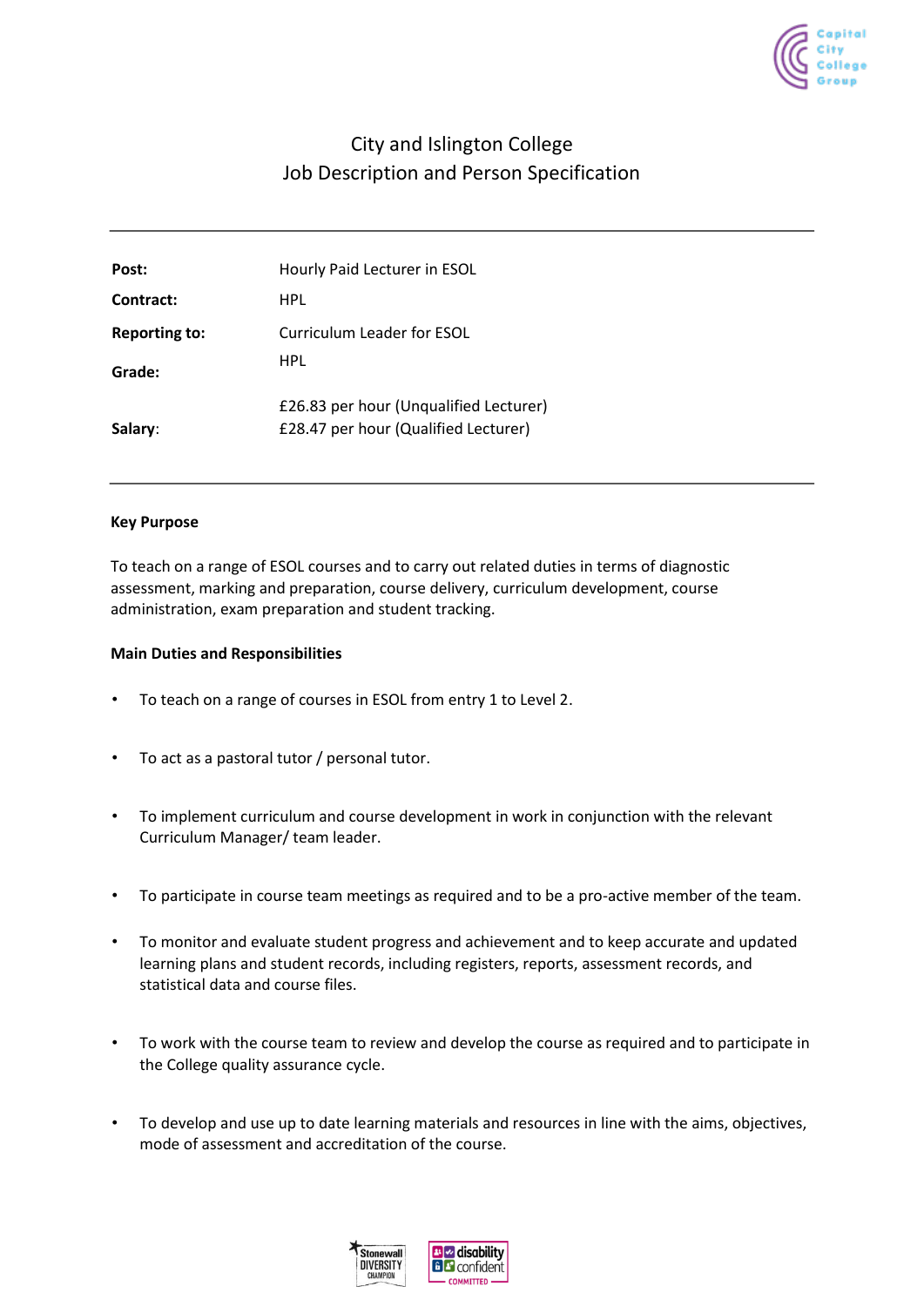- To provide course and student information and statistics required by the College.
- To identify students requiring extra support and refer them appropriately.
- To monitor attendance, timekeeping, homework and performance and to deal with those students who are not performing to required standards effectively.
- To work with the team to develop and involve students in enrichment activities and appropriate work related activity.
- To carry out the work in the post described at any of the College's sites/or where the College delivers courses offsite.

## **Expectations of the Post Holder**

- Ensure that the College policy for equality of opportunity is adhered to and promoted in all aspects of the post holder's work.
- Contribute to effective quality control and continuous improvement in all aspects of the work and responsibilities attached to this post, in keeping with the College's quality assurance procedures and systems.
- Be committed to professional self-development, through participation in in-service training as necessary for the successful carrying out of the job.
- To comply with and promote College Health and Safety policies and procedures and to undertake recommended Health and Safety training as and when necessary.
- Undertake such other duties as are commensurate with the grade of the post, as may be reasonably required at the initial place of work or at other locations in the College.

**All teaching staff at the College are expected to support students to develop their English and Maths skills, using teaching, learning and assessment opportunities within the curriculum or through the delivery of Additional Learning Support, to do so.** You will be expected to mark students' work carefully and thoroughly, giving advice on how it could be improved, and also correcting spelling, grammar and vocabulary when necessary.

**Newly appointed staff without a Level 2 English and Maths qualification will be supported with inservice training to develop their professional skills to enable them to confidently develop the English and Maths skills of their students.** 

*N.B.* This job description is designed to outline a range of main duties that may be encountered. It is not designed to be an exhaustive listing of tasks and can be varied in consultation with the post holder in order to reflect changes in the job or the organisation.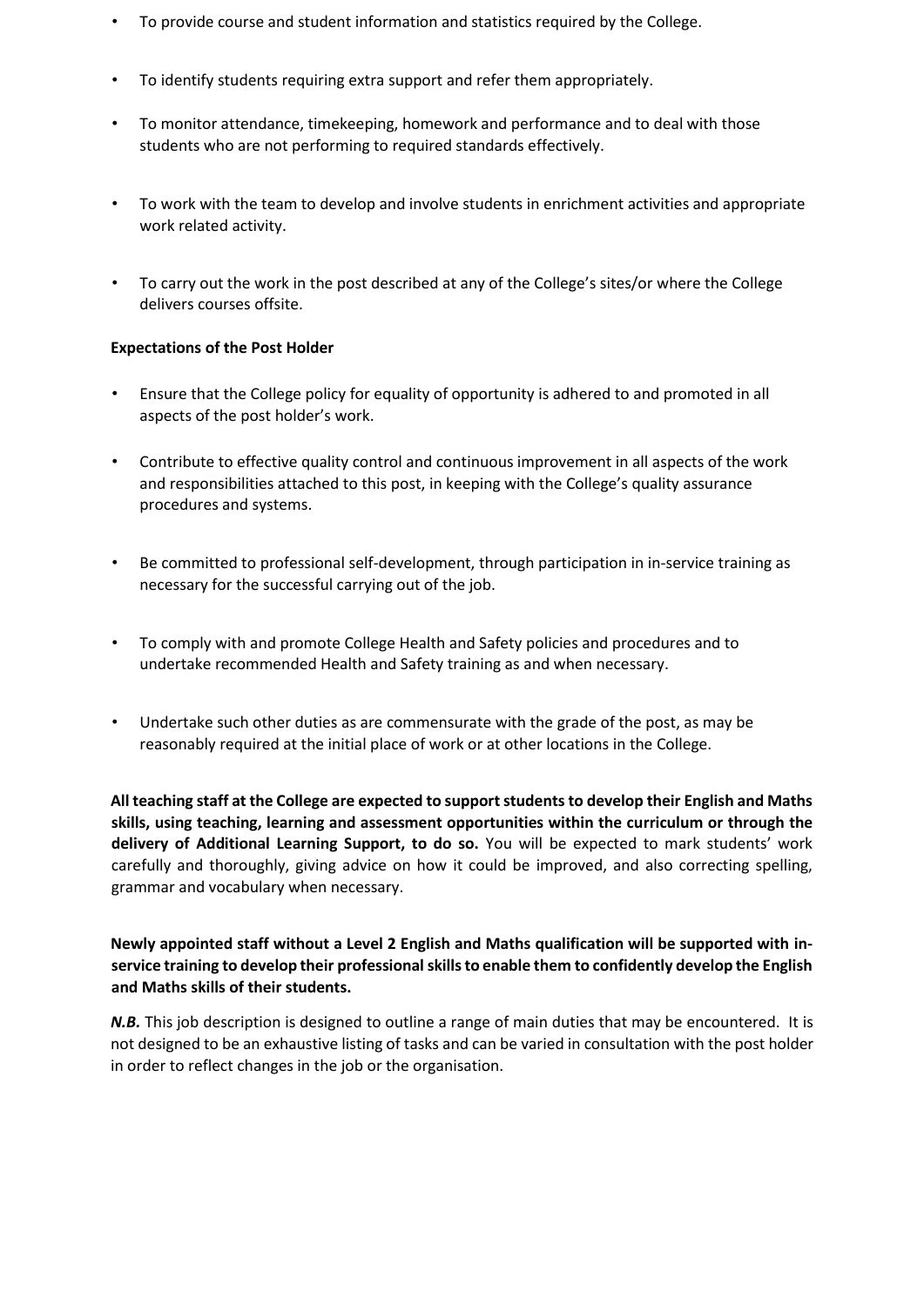# **Person Specification**

|                                                            | <b>Criteria</b>                                                                                                                                                                      | <b>Essential</b> | <b>Desirable</b> |
|------------------------------------------------------------|--------------------------------------------------------------------------------------------------------------------------------------------------------------------------------------|------------------|------------------|
| <b>Qualifications / Professional</b><br><b>Development</b> | Possession of appropriate minimum Level 7 ESOL subject specific teaching<br>qualification e.g. DTELLS, PGCE ESOL                                                                     | X                |                  |
|                                                            | Varied and extensive ESOL teaching experience in the FE sector, including 16-18<br>ESOL experience.                                                                                  | $\mathsf{X}$     |                  |
| Knowledge / Experience                                     | Knowledge of recent curriculum and accreditation developments within ESOL.                                                                                                           | $\mathsf{X}$     |                  |
|                                                            | Understanding of how to adapt and vary teaching methods in order to make<br>learning more effective for students of different age groups.                                            | X                |                  |
|                                                            | Understanding of the assessment and accreditation requirements for ESOL<br>qualifications and a knowledge of other modes of accreditation e.g. Functional<br>skills.                 | $\mathsf{X}$     |                  |
|                                                            | An understanding of the particular issues faced by ESOL students.                                                                                                                    | X                |                  |
|                                                            | An understanding of and commitment to the College's policies on equality of<br>opportunity and a willingness to promote these in all aspects of the work                             | $\mathsf{X}$     |                  |
| <b>Skills / Abilities</b>                                  | Proven experience as a teacher of ESOL, both 16-18 and adults.                                                                                                                       | $\mathsf{X}$     |                  |
|                                                            | The ability to design and deliver effective and vibrant courses across a range of<br>levels and exam boards, using a variety of up to date resources and methods<br>including a VLE. | X                |                  |
|                                                            | The ability to assess the abilities and needs of students.                                                                                                                           | X                |                  |
|                                                            | Be able to monitor students' progress, set appropriate targets and achieve high<br>levels of student success and outcomes.                                                           | $\mathsf{X}$     |                  |
|                                                            | The ability to communicate effectively with and act as a pastoral tutor to students<br>and refer to College support services as appropriate.                                         | X                |                  |
|                                                            | An ability to maintain good working relationships with colleagues and to work as<br>part of a team.                                                                                  | X                |                  |